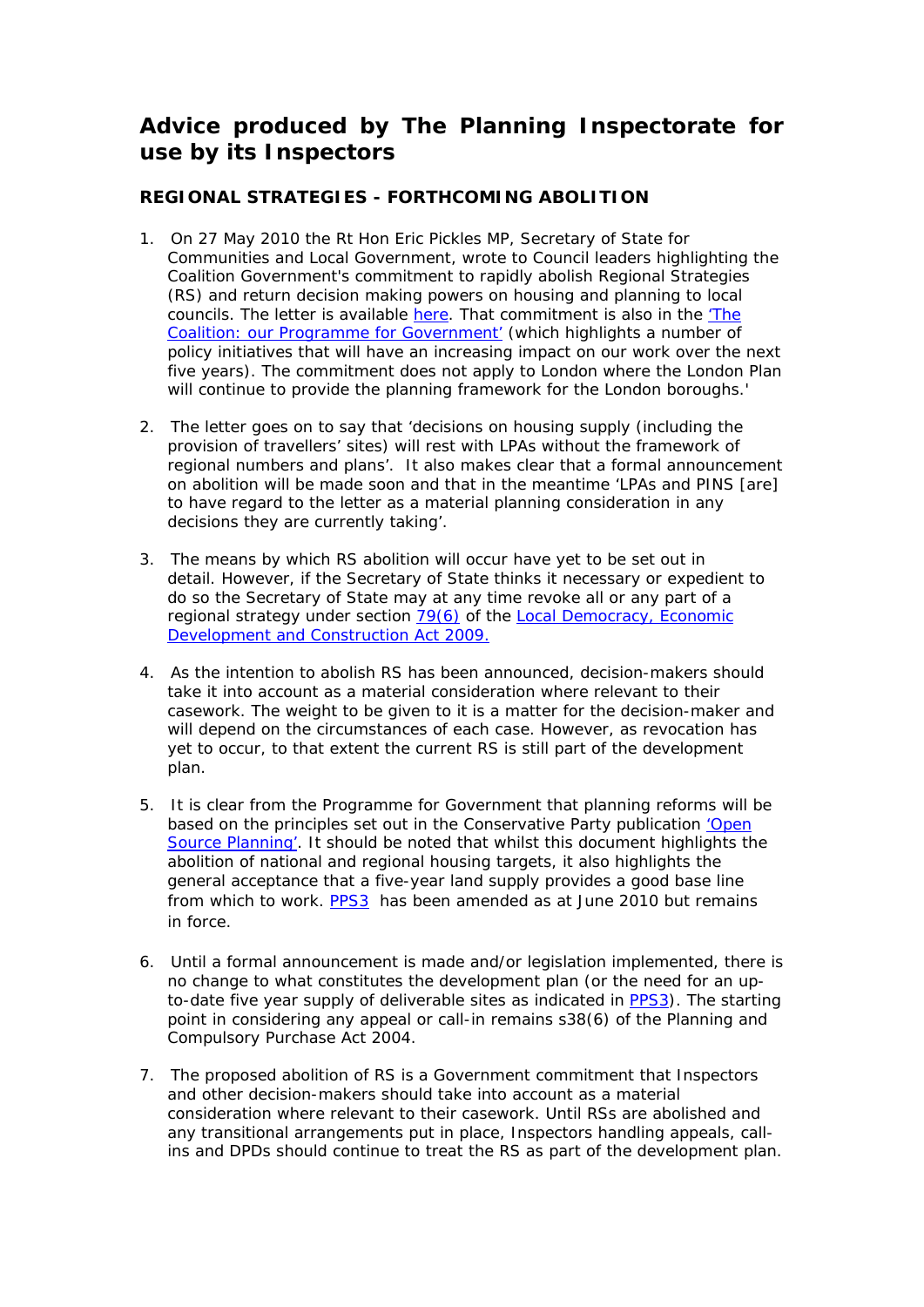8. Advice on handling casework involving housing supply (including the provision of travellers' sites) and other affected policy areas covered by RS is in Annex A for appeals and call-ins, and in Annex B for DPDs.

# **ANNEX A**

# **APPEALS, CALL-INS, RS - HOUSING SUPPLY AND OTHER AFFECTED POLICY AREAS**

- 1. The key test for an Inspector considering the potential relevance of the Government's emerging policy position on RS to a piece of casework will be to identify whether the case turns on or refers to RS policy, and if it does what action to take in the interests of fairness to the parties.
- 2. Housing supply (including the issue of whether or not there is a five-year land supply) is a matter that arises frequently in casework. Other RS policies can also be directly relevant in casework. Measures are in place to identify casework with RS relevance that has not yet been dispatched to Inspectors and to inform our approach to its management. There will inevitably already be cases with RS relevance with Inspectors, and we particularly ask for your vigilance in identifying and considering those cases where RS policies are relevant and the effects of the emerging policy position in such cases.
- 3. The following approach has been developed to assist in determining which cases may merit reopening, which may be dealt with by a reference back to parties for comment and which cases may not need any additional action:
	- (a) where RS policy has no material relevance, the cases put by the parties make no reference to it and the decision therefore can rely on local statutory development plan policy alone, no further action is required;
	- (b) where a decision relies on both local policy and RS policy on the same issue it is possible that the local statutory development plan policy can be relied upon if by applying less weight to the RS policy the outcome does not change;
	- (c) where both local policy and RS policy are relied upon on the same issue, but the RS is relied on to a greater extent and if as a result of applying reduced weight to the RS the outcome is less certain or could change, then the parties' views should be canvassed (Chart should then be advised);
	- (d) where the parties' cases rely primarily on the RS, then the parties should be canvassed; or if the inquiry or hearing has closed, it may need to be reopened (Chart should then be advised); and
	- (e) where there is a reference to the parties or a re-opening, the Inspector should consider whether the case can be completed following consideration of issues raised by the parties or whether a postponement, adjournment or abeyance is warranted.